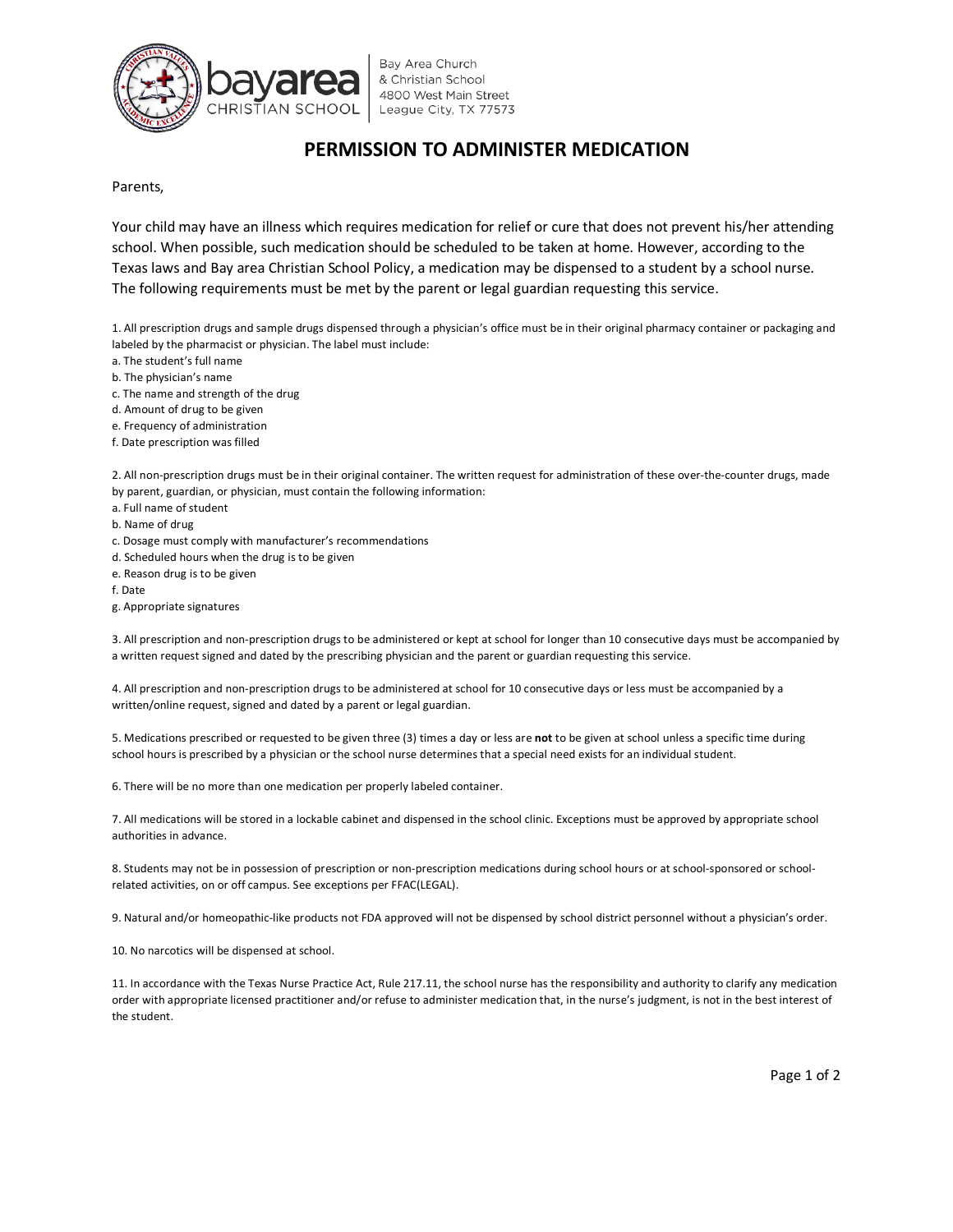# **Permission to Administer Prescription or Non-Prescription Medication at School**

| <b>Student Name (Last)</b> | (First) | (MI) | <b>DOB</b> |
|----------------------------|---------|------|------------|
| Grade                      | Teacher |      |            |

### **Medication 1:**

| Type of Medication<br>Prescription |         | Non-Prescription       | Name of Medication |              |                    |      |
|------------------------------------|---------|------------------------|--------------------|--------------|--------------------|------|
| Date to Begin Medication           |         | Date to End Medication | Time to be Given   |              | Amount to be Given |      |
| Reason medication is Being Given   |         |                        |                    |              |                    |      |
| Form of Medication                 |         |                        |                    |              |                    |      |
| Tablet                             | Capsule | Liquid                 |                    | Inhalant     | Other (list)       |      |
| Physician's Name                   |         | Physician's Signature  |                    | Office Phone |                    | Date |

## **Medication 2:**

| Type of Medication<br>Prescription |         | Non-Prescription       | Name of Medication |              |                    |      |
|------------------------------------|---------|------------------------|--------------------|--------------|--------------------|------|
| Date to Begin Medication           |         | Date to End Medication | Time to be Given   |              | Amount to be Given |      |
| Reason Medication is Being Given   |         |                        |                    |              |                    |      |
| Form of Medication                 |         |                        |                    |              |                    |      |
| Tablet                             | Capsule | Liguid                 |                    | Inhalant     | Other (list)       |      |
| Physician's Name                   |         | Physician's Signature  |                    | Office Phone |                    | Date |

### **Medication 3:**

| Type of Medication<br>Prescription | Non-Prescription       | Name of Medication |                    |
|------------------------------------|------------------------|--------------------|--------------------|
| Date to Begin Medication           | Date to End Medication | Time to be Given   | Amount to be Given |
| Reason Medication is Being Given   |                        |                    |                    |
| Form of Medication                 |                        |                    |                    |
| Tablet                             | Capsule<br>Liguid      | Inhalant           | Other (list)       |
| Physician's Name                   | Physician's Signature  | Office Phone       | Date               |

### Physician's Remarks:

**Parents/Guardians-** Please send only amount student needs to take at school in properly labeled, original container, so that student will not be required to carry medication back and forth from home to school. No controlled substances may be sent home with a student. When the period for administering the medication expires, the medication must be picked up the parent, legal guardian, or other person having legal control of the student. Medication will be discarded if it is not picked up within thirty (30) calendar days after the period for administering it has expired or the school year has ended, whichever occurs first.

| Parent/Guardian Name | Parent/Guardian Signature | Date       |
|----------------------|---------------------------|------------|
| Home Phone           | Mobile Phone              | Work Phone |